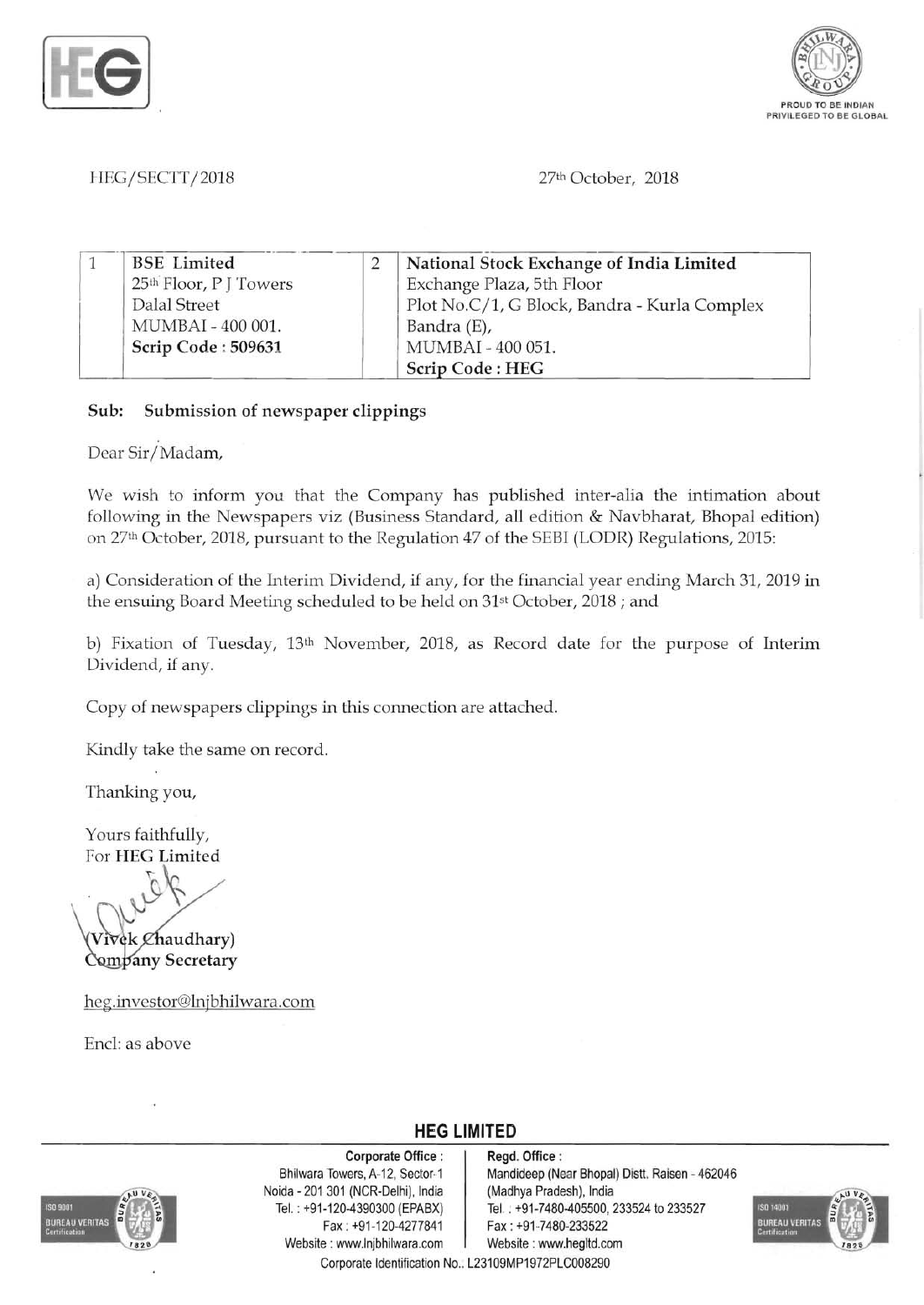| <b>NAME</b>              | <b>PLACE</b> | DATE       |  |
|--------------------------|--------------|------------|--|
| <b>Business Standard</b> | All India    | 27-10-2018 |  |

# **HEG LIMITED**

Registered Office: Mandideep (Near Bhopal) Distt. Raisen - 462 046, (M.P.) Phone: 07480-233524,233525; Fax: 07480-233522

Corporate Office: Bhilwara Towers, A- 12, Sector - 1, Noida - 201 301 (U.P.) Phone: 0120-4390300 (EPABX); Fax: 0120-4277841; Website: www.hegltd.com, E-mail: heg.investor@lnjbhilwara.com CIN:L23109MP1972PLC008290

## **NOTICE**

In continuation to our earlier notice dated 12th October, 2018, this is to inform you that the Board of Directors of the Company in their ensuing Board Meeting scheduled to be held on Wednesday, the 31st October, 2018, will consider interalia the payment of Interim Dividend, if any, to the Equity Shareholders of the Company for the financial year ending 31st March, 2019.

Pursuant to Regulation 42 of the SEBI (Listing Obligations and Disclosure Requirements) Regulations, 2015, the Record Date for determining the entitlement of the shareholders for the payment of aforesaid Interim Dividend, if any, shall be as under:

| Symbol                                                                                            | Type of<br><b>Security</b> | <b>Record Date</b> | Cut-off<br>date                                                                                       | <b>Purpose</b> |
|---------------------------------------------------------------------------------------------------|----------------------------|--------------------|-------------------------------------------------------------------------------------------------------|----------------|
| NSE-HEG<br><b>EQUITY</b><br>Tuesday, the<br>13th November,<br>BSE-509631<br><b>SHARES</b><br>2018 |                            | N.A.               | For the payment of Interim<br>Dividend, if any, for the<br>financial year ending 31st<br>March, 2019. |                |

The period of trading window closure will remain the same as per earlier notice dated 12th October, 2018.

> for HEG LIMITED Sd/

Date: 26th October, 2018 (Vivek Chaudhary) Place: Mandideep (M.P.) Company Secretary

This Notice may also be accessed on the Company's website: www.hegltd.com and on www.nseindia.com, www.bseindia.com.